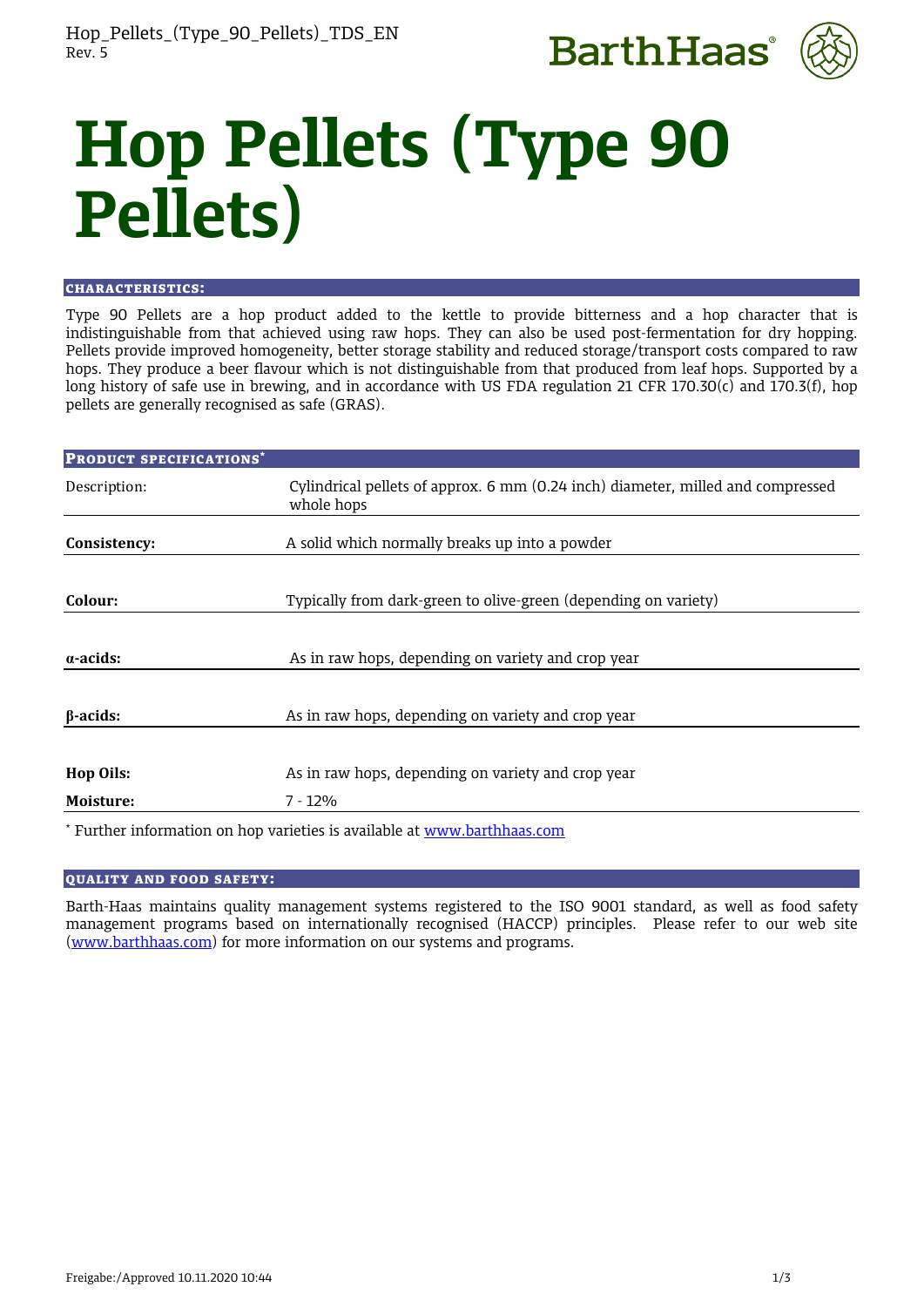



#### PRODUCT USE:

For efficient provision of bitterness, the pellets should be added to the wort at the beginning or up to 15 minutes after the start of the boil. Utilisation of  $\alpha$ -acids into beer depends on the boiling system and conditions and is normally in the range of 30% - 35%. Added late into the boil, utilisation of  $\alpha$ -acids diminishes as the utilisation of the aroma improves giving a characteristic hop flavour in the beer. The quantity to be added is calculated using the  $\alpha$ -acids content and the estimated utilisation. For aroma, the quantity to be added should preferably be calculated using the oil content of the product. Pellets can be dosed automatically.

## PACKAGING:

Pellets are packed in laminated foils with an aluminium layer as a barrier against diffusion of oxygen. They are sealed under inert gas and/or vacuum packed. The foil material used meets all food industry packaging regulations. The residual oxygen content in the foil packs is less than 2% by volume. Pack sizes are available from 1 kg to 500 kg.

#### STORAGE AND BEST-BY RECOMMENDATION:

Type 90 Pellets should be stored cool at  $0 - 5$  °C (32 - 41 °F). Pellets are best used within 3 years after processing. If stored at –20 °C (-4 °F), pellets should be used within 5 years. Foils, once opened, should be used within a few days to avoid deterioration of bitter acids and essential oils.

## HOP DETERIORATION DURING STORAGE AND SHIPPING:

| <b>Hop Product</b>       | Storage at up to 30°C | <b>Cold Storage at 3 °C</b> |
|--------------------------|-----------------------|-----------------------------|
| Cones (3 months storage) | 22.96                 | $5\%$                       |
| Pellets (1 year storage) | 12 %                  | $3-6\%$                     |

**Table 1: α-Acid losses in % relative during different storage conditions [1]**

| <b>Shipping Temperature</b> | <b>Alpha Losses</b> |
|-----------------------------|---------------------|
| Up to $25^{\circ}$ C        | $3 - 6\%$           |
| Up to $30^{\circ}$ C        | $5-8\%$             |
| Up to 35 $^{\circ}$ C       | $6-10\%$            |
| $> 35^{\circ}$ C            | Up to $15\%$        |

**Table 2: Alpha-acid losses during overseas transportation in % relative** [2]